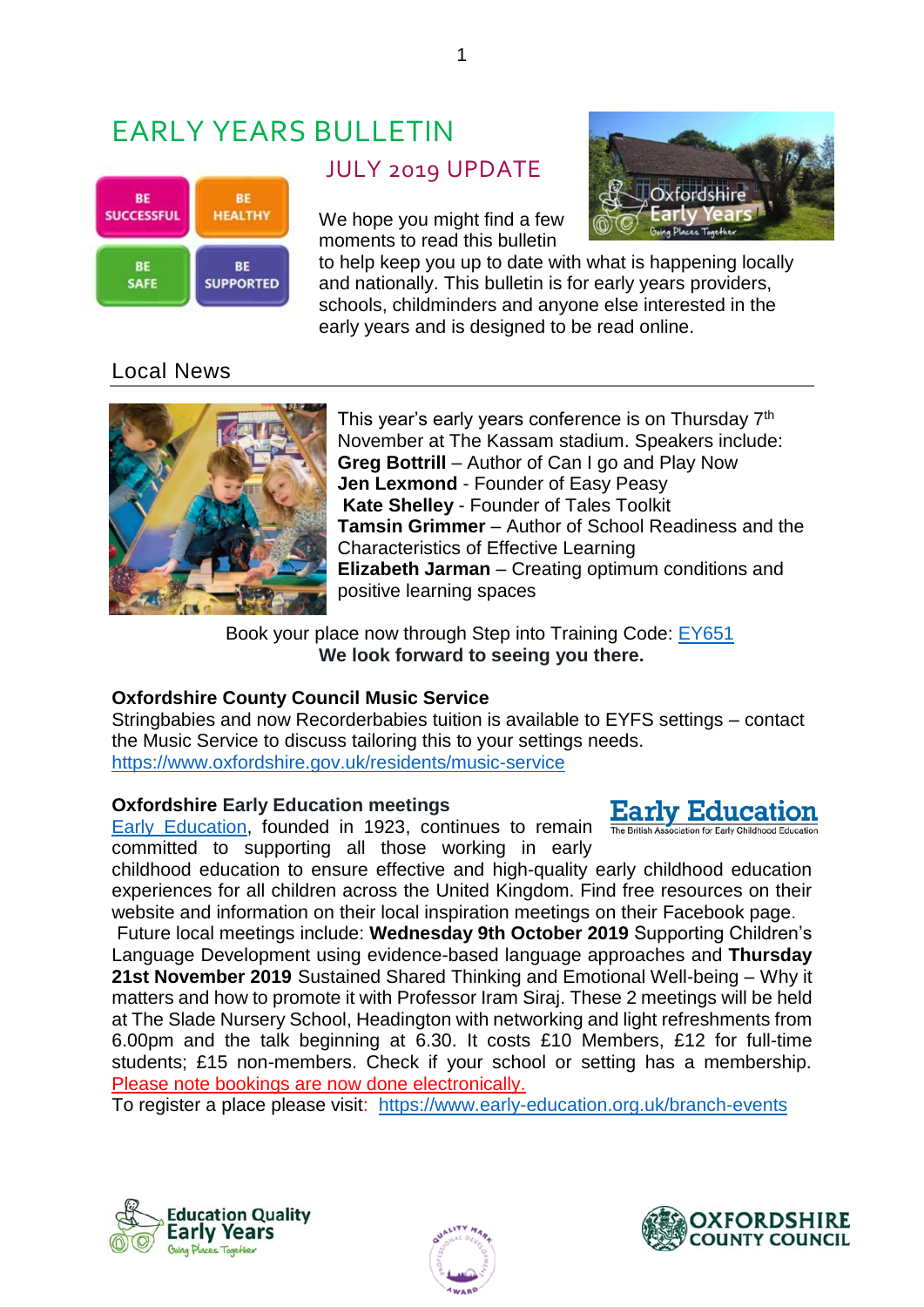# **Outstanding Register**

Oxfordshire County Council's vision is for schools, settings and childminders to work together, learning from each other, so that early education in Oxfordshire is of a high quality, and continually improves. Our aim is for all practitioners to develop the experience and expertise to meet challenges confidently and to recognise what good practice and provision looks like. The Outstanding Register has been developed to address this. Find out more [here](https://www.oxfordshire.gov.uk/business/information-providers/childrens-services-providers/good-practice-and-ideas-childcare-providers/outstanding-register)

#### **Changes to the Postcard and communication pathway from Health Visitors**

When a health review at two years old has been carried out the HV sends a postcard of the review outcomes if there are concerns about developmental, emotional, or social skills. **If the health visitor has no concerns practitioners will not be notified of the health review.** Information from the review will continue to be recorded in the child's red book which you can request from parents. If you have concerns about a child and would like to liaise with the Health Visitor,

contact details can be found [here.](https://www2.oxfordshire.gov.uk/cms/sites/default/files/folders/documents/childreneducationandfamilies/educationandlearning/earlyyearschildcare/LinkHealthVisitors.xlsx)

# SEND

If you work with children who have [Down Syndrome](https://www.oxfordshire.gov.uk/business/information-providers/childrens-services-providers/sen-support-providers/early-years-sen-toolkit/children-down-syndrome) then don't forget to look at the dedicated pages on the **SEN** Toolkit for lots of information, ideas and resources. Also keep an eye out for new information about working with children with autism which will be added to the SEN webpages soon.



# **Ofsted**

Ofsted have launched their new education inspection framework which comes into effect in September 2019. Find the [school](https://assets.publishing.service.gov.uk/government/uploads/system/uploads/attachment_data/file/806942/School_inspection_handbook_section_5_060619.pdf) and [early years](https://www.gov.uk/government/publications/early-years-inspection-handbook-eif) handbooks plus [Inspecting](https://assets.publishing.service.gov.uk/government/uploads/system/uploads/attachment_data/file/800586/Inspecting_safeguarding_.pdf)  [safeguarding in early years, education and skills](https://assets.publishing.service.gov.uk/government/uploads/system/uploads/attachment_data/file/800586/Inspecting_safeguarding_.pdf) on the Ofsted website. There will be an increased focus on curriculum, behaviour and development. Read the press release from Ofsted [here.](https://www.gov.uk/government/news/ofsteds-new-inspection-arrangements-to-focus-on-curriculum-behaviour-and-development)

Amanda Spielman spoke to the National Governance Association about [what the new](https://www.gov.uk/government/speeches/national-governance-association-speech)  [framework means for school governors](https://www.gov.uk/government/speeches/national-governance-association-speech) and Gill Jones and Wendy Ratcliff discussed what the changes mean in practice for early years providers in this [webinar.](https://foundationyears.org.uk/2019/06/webinar-recording-available-ofsted-education-inspection-framework/) Ofsted also have [webinar channel](https://www.gotostage.com/channel/ofstedwebinars) where you can find recordings of past webinar sessions.

# National News

#### **Hungry Little Minds - a new three-year campaign**

The Department for Education has launched [Hungry Little Minds](https://hungrylittleminds.campaign.gov.uk/) to encourage parents to engage in activities that support their child's early learning and help set them up for school and beyond.

[Read the full press release](https://www.gov.uk/government/news/society-wide-mission-to-boost-early-literacy-and-communication?utm_source=Foundation+Years&utm_campaign=791dc9e594-EMAIL_CAMPAIGN_2019_03_21_05_01_COPY_01&utm_medium=email&utm_term=0_8f9a6de061-791dc9e594-321538273&mc_cid=791dc9e594&mc_eid=657d2da590) [Download the Campaign toolkit](https://ncb.us9.list-manage.com/track/click?u=93ca41ab24380caf57761bd37&id=df93963c40&e=657d2da590)

#### **Education Secretary plans to prevent the most vulnerable children missing out on school**

The [Education Secretary has announced new plans](https://www.gov.uk/government/news/new-measures-to-support-disadvantaged-children-in-schools) to help support the most disadvantaged children in England. New measures include: changing the schools





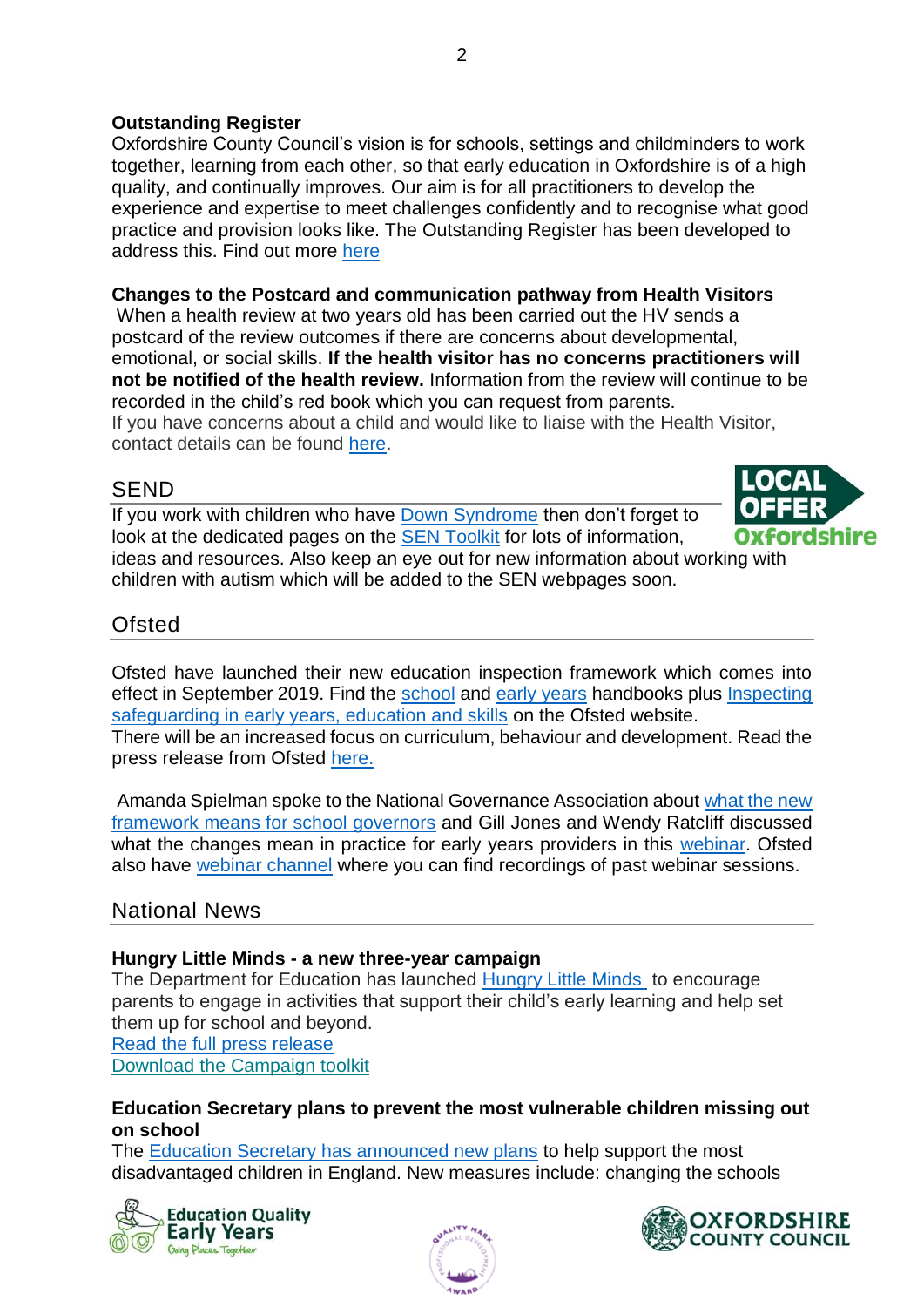admission code to ensure vulnerable children, including those fleeing domestic abuse, can access school places quickly; better information sharing between councils and schools; and tackling off-rolling, absences and exclusions in schools.

# **Young carers**

[NHS England](https://www.england.nhs.uk/2019/06/nhs-sets-out-care-for-young-carers-offer-in-gp-surgeries/) has released details about a package of services which GP practices in England can adopt to help young carers in their community. Measures outlined include: keeping an up-to-date carers register, offering carers a regular health check and anxiety and mental health screening, and setting up systems to track patterns of appointments in young people coming to the surgery with an adult, to proactively try to identify young carers.

# Happy 50th Birthday to the Very Hungry Caterpillar

After 50 years this much loved story is still going strong in 62 languages! You can watch [Eric Carle talk](https://www.youtube.com/watch?v=vYwE8qALm9M) about where he got the idea from and why he thinks it has continued to appeal to children and adults alike. We would love to see what you have been doing to celebrate! Please email us any photos with permission to use on our Facebook page.



# **Safeguarding**

Please ensure all your staff are familiar with the role of the **LCSS** and the [LADO.](http://schools.oxfordshire.gov.uk/cms/sites/schools/files/folders/folders/documents/safeguarding/The_Designated_Officer.pdf) These are two very important services offered in Oxfordshire that serve two very different functions.

#### **Changes to OSCB**

OSCB's Independent Chair, Richard Simpson explains about the changes to the OSCB [here.](http://www.oscb.org.uk/wp-content/uploads/OSCB-Newsletter-March-2019.pdf) Look out for more updates in future OSCB bulletins.

# **Single and Multiagency Chronologies**

Children and young people are most effectively safeguarded if professionals work together and share information. Findings from numerous Serious Case Reviews have concluded that a chronology could have supported the earlier identification of risks to the child(ren). You can find out more about chronologies in this [guide.](http://www.oscb.org.uk/wp-content/uploads/Single-and-Multi-Agency-Chronology-Practice-Guidance-1-1.pdf)

# **Recruiting from Abroad**

A reminder that anyone who has lived or worked abroad must have undergone the necessary pre-employment checks**.** The DfE have worked with [UK National](https://www.naric.org.uk/naric/Individuals/Compare%20Qualifications/Comparability%20for%20Early%20Years%20Sector.aspx)  [Recognition Information Centre \(UK NARIC\)](https://www.naric.org.uk/naric/Individuals/Compare%20Qualifications/Comparability%20for%20Early%20Years%20Sector.aspx) to develop a bespoke Early Years Service for people with an overseas qualification. The government has produced guidance on how to obtain an overseas police check and you can download it here: [Overseas Criminal Record Checks -](https://www.gov.uk/government/publications/criminal-records-checks-for-overseas-applicants?mc_cid=2ce14554eb&mc_eid=e2fd8af67c) gov.uk plus home office documents [An](https://www.gov.uk/government/publications/acceptable-right-to-work-documents-an-employers-guide)  [employer's guide to acceptable right to work.](https://www.gov.uk/government/publications/acceptable-right-to-work-documents-an-employers-guide) [PRADO](https://www.consilium.europa.eu/prado/en/prado-start-page.html?mc_cid=2ce14554eb&mc_eid=e2fd8af67c) is a website created by the EU to help identify genuine documents with examples from across the world.





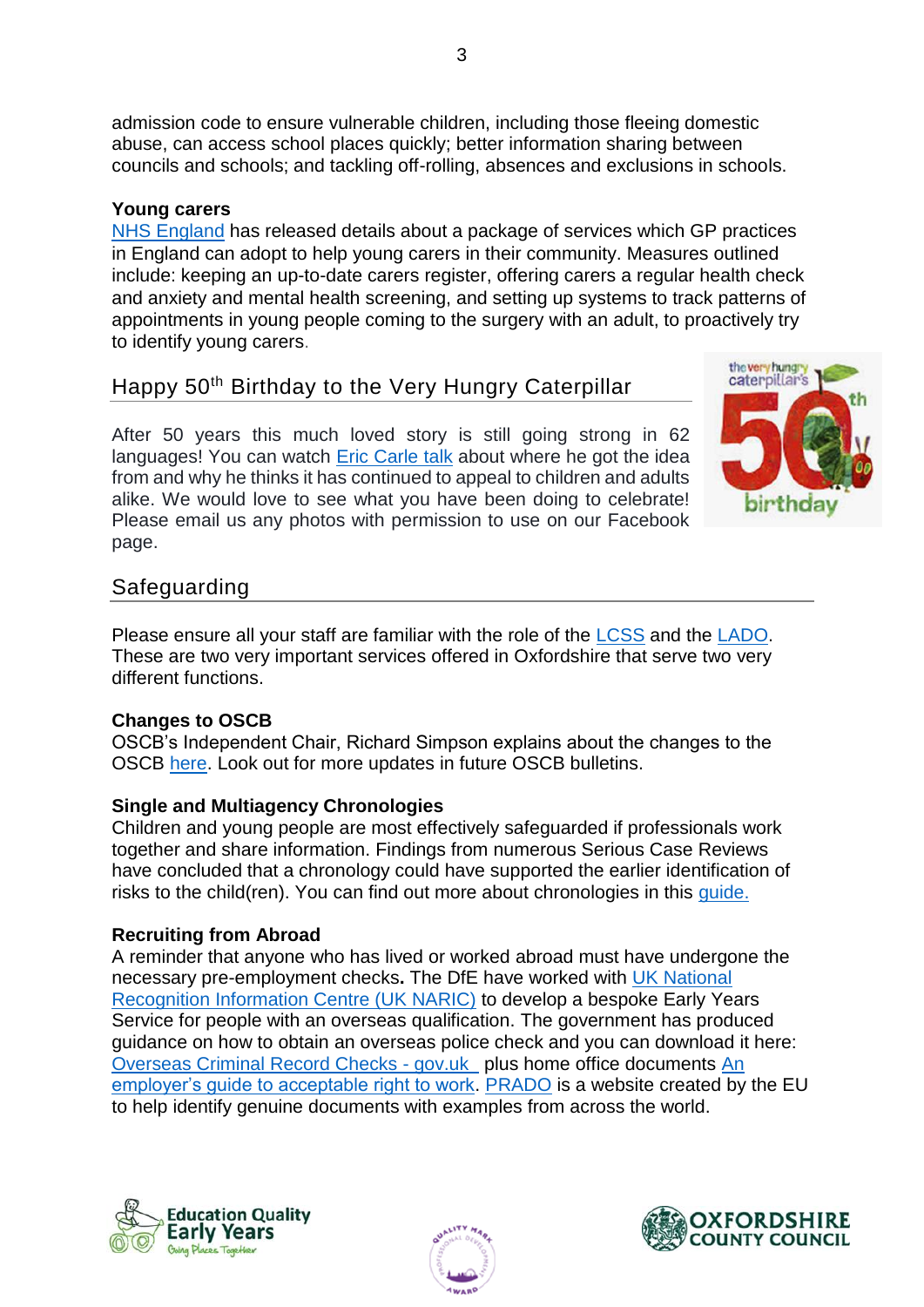#### **PREVENT**

Are all your staff confident in understanding [The Prevent Duty](https://www.gov.uk/government/publications/prevent-duty-guidance) and how this applies in early years? Would they know what to do if they were worried a child was being radicalised? Please ensure that you keep this high on the agenda at your staff meetings and staff training. Resources to support you with this can be found on our free [Early Years Toolkit](https://www.oxfordshire.gov.uk/business/information-providers/childrens-services-providers/good-practice-and-ideas-childcare-providers/early-years-toolkit) under the Prevent section.

#### **NEW - Teaching online safety in school (DfE, June 2019)**

The government has published [Teaching online safety in school.](https://www.gov.uk/government/publications/teaching-online-safety-in-schools) The guidance emphasises the importance of teaching that is always age and developmentally appropriate. The guidance is non-statutory and applies to all local authority maintained schools, academies and free schools. The advice may also be helpful to nurseries and FE colleges.

#### **Private Fostering**

If you become aware that anyone is privately fostering a child, you must inform the local authority. You can find out more [here.](https://www.oxfordshire.gov.uk/residents/children-education-and-families/fostering/information-foster-carers/private-arrangements)

# **Free training on FGM for Early Years Workers**

*Are you ready to support families with girls at risk of female genital mutilation (FGM)? Do you know which countries families from FGM-affected communities originate from? Do you know what to do/ask if you are worried about a girl going on a long holiday to an FGM-practicing country? Are you ready to answer questions by Ofsted inspectors?*

Girls aged 0-5 are in the highest risk age bracket for FGM. Oxford Against Cutting offers sensitive, high quality training that is delivered by facilitators from affected communities. The charity's anti-FGM safeguarding training is 60-90 minutes and currently **free of charge** (subject to availability). Book your session by contacting: [info@oxfordagainstcutting.org](mailto:info@oxfordagainstcutting.org) Many girls are at highest risk during the long summer break when it is "cutting season" in some communities. Please ensure you have the [charity's helplines posters](https://www.oxfordagainstcutting.org/wp-content/uploads/2019/05/2019-green-poster-Oxon-A4.pdf) in your staff room.

# **Military families**

The NSPCC has published a new episode of its child protection podcast. This episode looks at the work the NSPCC does to support military families. [NSPCC Learning: Podcast: military families](https://learning.nspcc.org.uk/news/2019/june/podcast-military-families/) 

# **[Child protection in sport](https://thecpsu.org.uk/parents/sports-parents-promise/)**

The NSPCC [Child Protection in Sport Unit](https://thecpsu.org.uk/) (CPSU) has launched the Sports Parents Promise which outlines how parents can ensure their child has a safe and enjoyable experience of sport.

# Health and Wellbeing

# **Paediatric First Aid (PFA)**

Whether you work in a school, setting or as a childminder it is an EYFS statutory [requirement](https://www.gov.uk/government/publications/early-years-foundation-stage-framework--2) that at least one person who has a current paediatric first aid (PFA) certificate must be on the premises and available at all times when children are





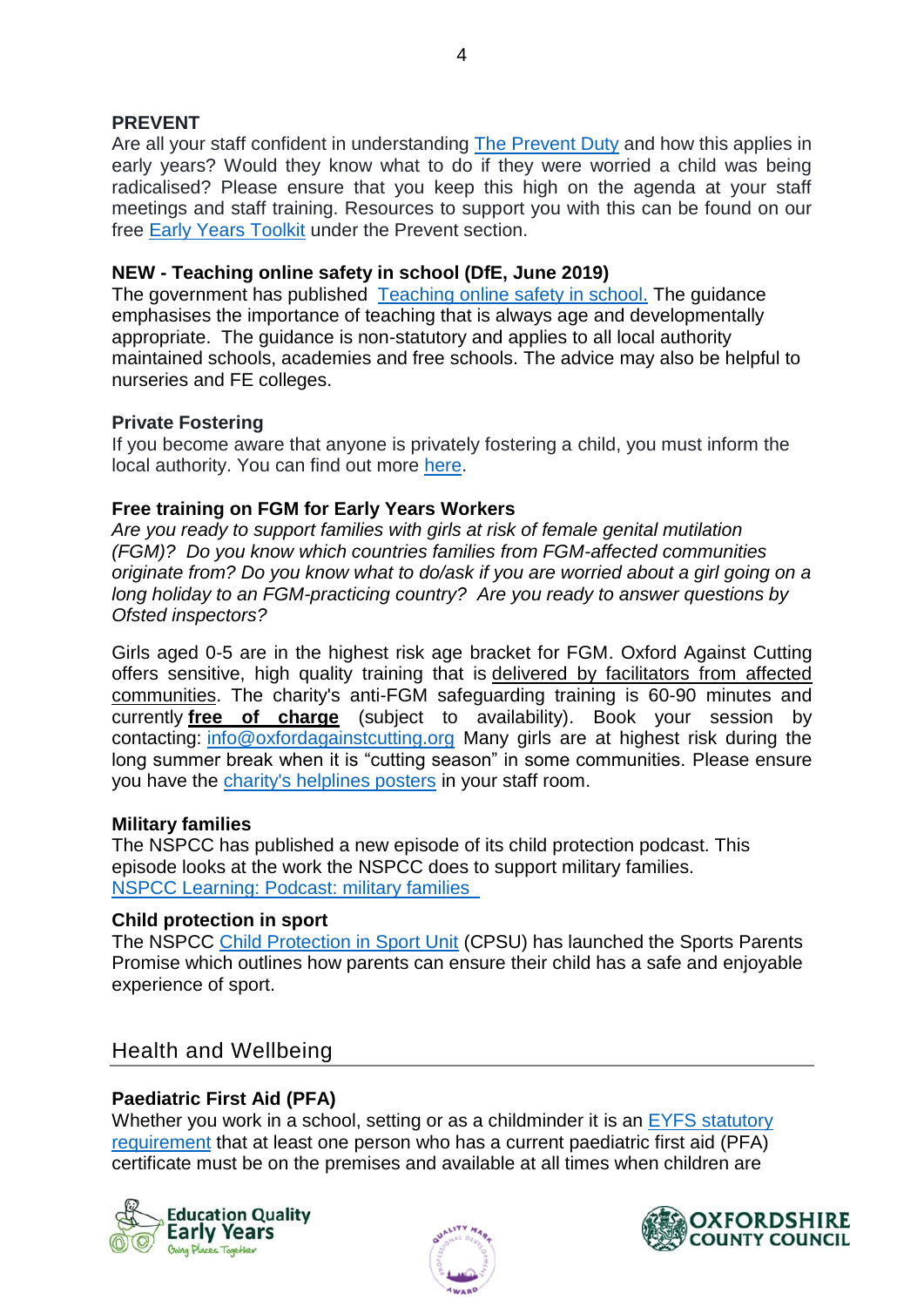present, and must accompany children on outings. The certificate must be for a full course consistent with the criteria set out in Annex A (of the EYFS). Childminders, and any assistant who might be in sole charge of the children for any period of time, must hold a full current PFA certificate. PFA training must be renewed every three years and be relevant for workers caring for young children and where relevant, babies.

#### **Healthy Lunch Box and snacks**

Early Years providers aim to promote a healthy lifestyle for children, but it can sometimes be challenging regarding food that comes in from home for snacks and lunchboxes. We need to be mindful that there may be many reasons for families sending in the food they do e.g. time pressures for busy parents, peer/media pressure for certain products, what the local shop offers, families in receipt of food bank packs, family priorities, etc. For more information and top tips for parents visit the [Health visiting team](https://www.oxfordhealth.nhs.uk/health-visitors/useful-links/) webpage.

# **Free Dental Health Training for staff**



# **Training**

This academic year the Early Years team, through Step into Training have trained, delivered conferences and briefings for over 2000 early years delegates. We are busy putting together our training offer for next year and we wanted to take this opportunity to thank you for your continued support.

Don't forget to check when staff need to update their **generalist and designated lead safeguarding training for Early Years practitioners** and book via the [OSCB](https://training.oscb.org.uk/events-list?c=21)  [training portal.](https://training.oscb.org.uk/events-list?c=21) Dates now available for the autumn term across the county.

Very best wishes for a great Summer The Early Years Team